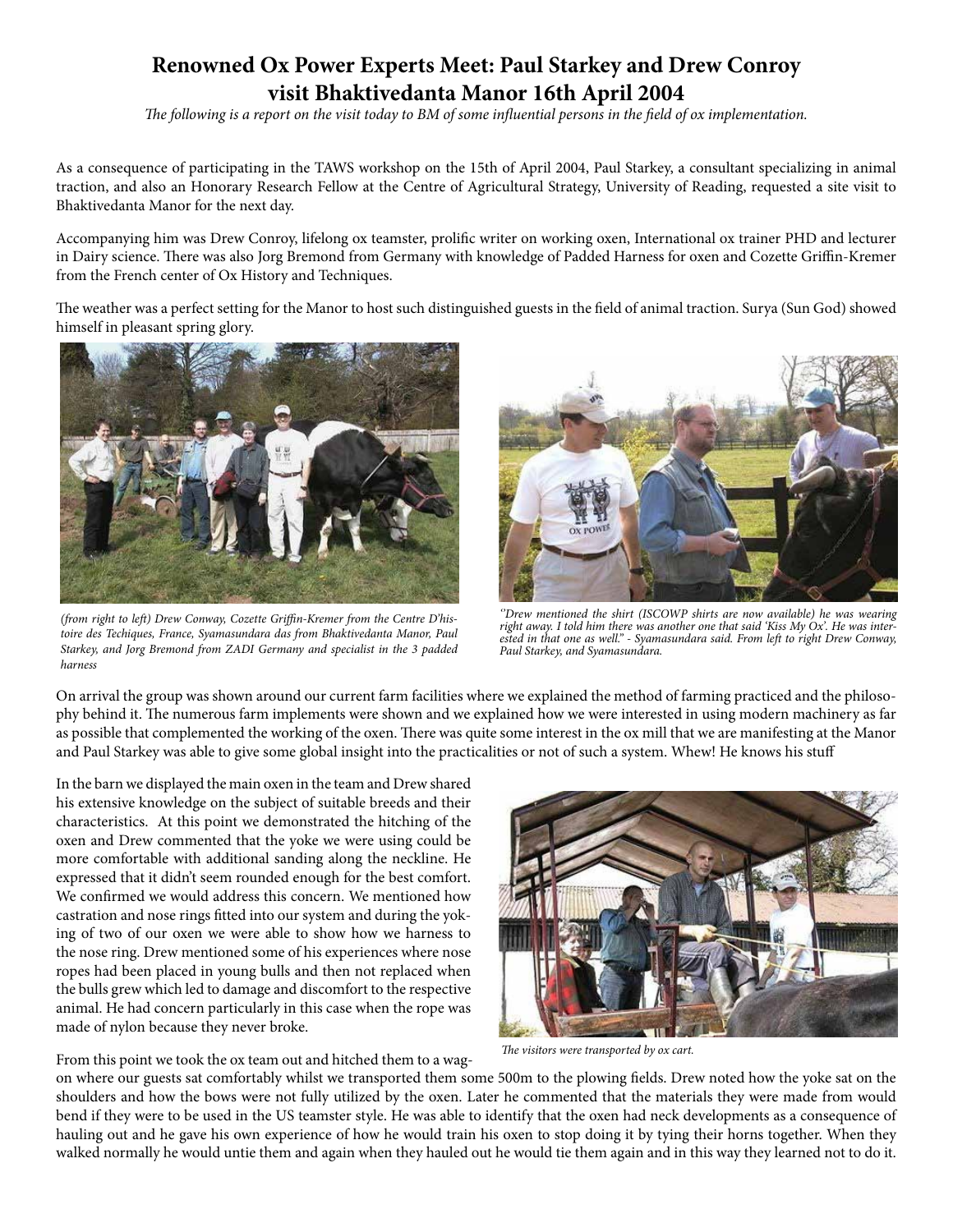

*''We had a fine visit with the folks at the Bhaktivedanta Manor ox power project. They have a wonderful plot of land and lots of animals to do the work. I recommended some improvements in the yoke, which will make the oxen more comfortable. Here is a photo of me driving from the morning visit.'' - Drew Conway*

On reaching the plowing fields the oxen were transferred to the plough, a ride on sulky plough imported from the USA, wherein numerous photographs were shot by everyone armed with a camera. We plowed a few furrows and then to everyone's surprise Drew took the seat on the sulky plough, took the reins (oh yes, but he asked us not to tell the New England teamsters with a smile on his face) and ploughed one furrow encouraging the oxen on with his calm and yet commanding voice. At this point we posed for group photographs and then remounted the ox wagon to return to the farm. During the trip back, Paul mentioned to us that the primary reason why oxen and other animals are displaced by tractors is prestige. He explained that generally tractors don't make economic sense on less than 50 hectares (125 acres) yet people were adopting them because governments were subsidizing them for prestigious reasons. It is just not so impressive for most governments to be known to be dependant on animal traction. Paul mentioned the success of Cuba in animal traction where it was valued by the leader Fidel Castro who awarded prizes for the best ox teams. He also

mentioned that where horses replaced oxen was because of the speed consideration and because of the profile of horses over oxen. He said that when people are given a tractor and it brakes down after 5 years or so they have forgotten how to use the oxen and therefore they seek another tractor, which makes no financial sense. His point is that they should have stayed with the oxen.

 With time pressing our guests we invited them to take a meal with us and showed them around the Manor and into the temple room. During the meal there was much discussion on ox training and working with animals around the world. They wanted to know about how we were placed within Hinduism, how does ISCOWP connect with ISKCON, how does the farm work financially. In turn we were able to ask about animal traction around the world. We explained how Vaisnavism (religion of ISKCON members) fits into Hinduism, and how ISCOWP is a parallel charity run by devotees.

We were able to explain how there is an internal economy for the products of the cows and bulls and how there was vibrant charity support from the visitors to the Manor.

We received books from Drew and from Paul and in reciprocation we gave them going away gifts of Prasadam (foodstuffs offered to God, Lord Krsna) and a vegetarian cookbook and a mantelpiece ornament of Lord Krishna.

The day went exceptionally well and will, I am sure, be the springboard of future collaboration and sharing of advice and resources. Drew invited our participation on the yoke discussion he was going to start as a result of the TAWS meeting he had attended the previous day.

All in all it was a very worthwhile day to be able to host such important people in the world of animal traction.

## **TAWS - World Association for Transport Animal Welfare and Studies - April 15th 2004 (UK)**

*The following is a brief report on the proceedings about the above workshop. In about a weeks time there will be a more intensive report on the TAWS website.*

On the 15th of April 2004 ISKCON was invited to attend a workshop in the area of traction animal welfare. The meeting was in the impressive setting of Silsoe Research Institute in Bedfordshire 50miles north of London. The institute researches different elements of modern farming and production systems and has its base in a magnificent Country Mansion placed in extensive grounds and buildings.

The Keynote address was by Lord Soulsby, a member of the House of Lords, who gave a very informative presentation on the link between animal welfare and the welfare of people particularly in the African Continent. He also alerted the participants to the dire predicament of this part of the world as a consequence of the spread HIV-aids, which was set to fatally effect 20% of the population. He noted that endeavors to develop animal traction would be effected by the growing epidemic. On a side point and perhaps somewhat



*Paul Starkey getting to know a resident of the Bhaktivedanta Manor*